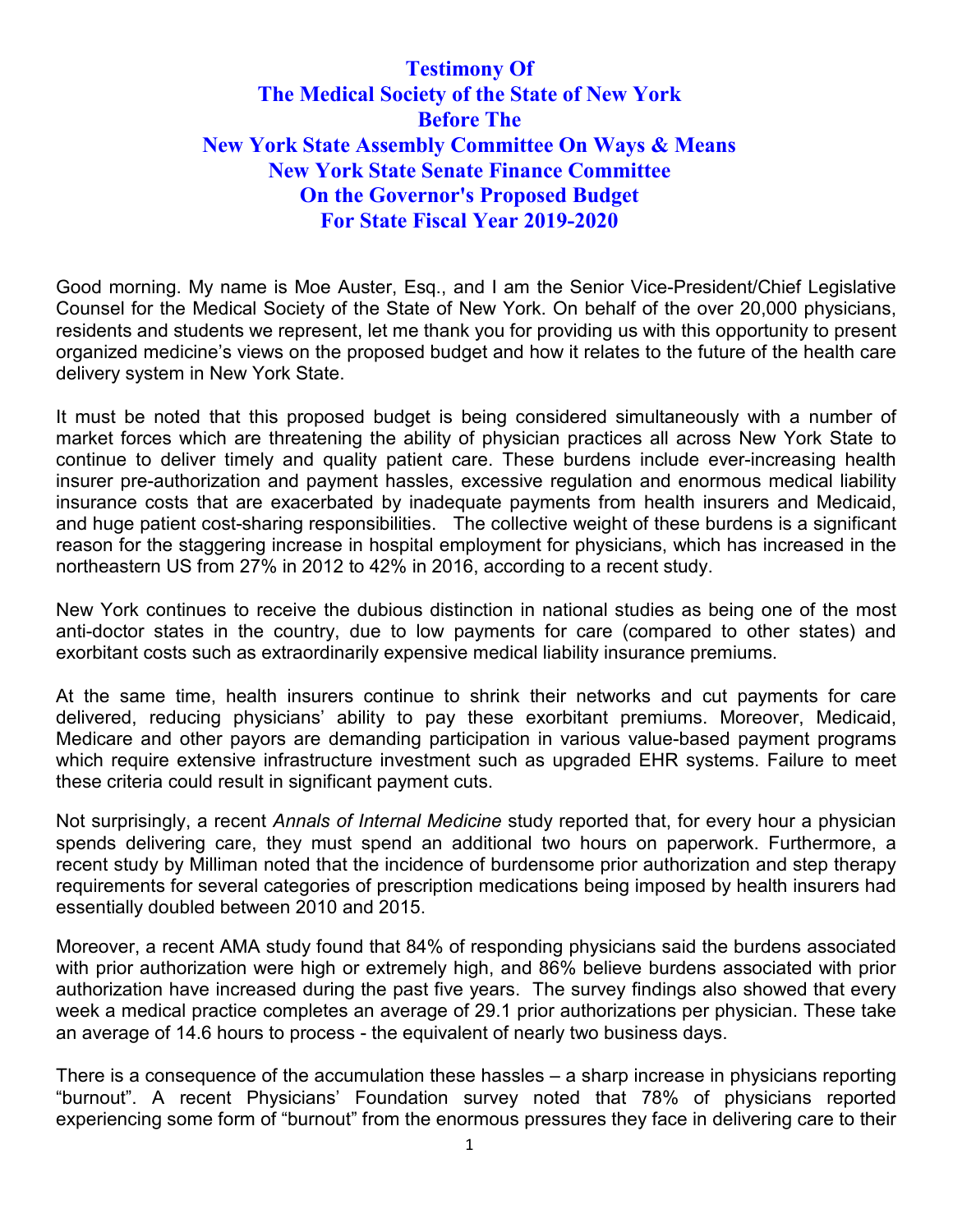patients. Little wonder, as the same survey found that 80% of physicians indicated they were "at capacity or overextended," limiting their ability to see new patients or take on new administrative duties. Sadly, studies shows that one doctor commits suicide in the U.S. every day -- the highest [suicide](https://www.webmd.com/mental-health/tc/suicidal-thoughts-or-threats-topic-overview) rate of any profession - and that the number of physician suicides is more than twice that of the general population. This is a growing public health crisis.

It is imperative that policymakers understand that, in addition to essential care they provide, physicians are an under-recognized engine for the state of New York's economy. A recent AMA study concluded that physicians directly or indirectly produce nearly 700,000 jobs in New York, as well as \$7.3 (billion?) in total tax returns. These drivers of our economy of course become jeopardized if we make it too difficult for physicians to remain in practice.

It is through the context of this lens that we view the proposed State budget. We urge you to listen to the concerns of New York's physicians – who are the ones predominately providing the care in our medical infrastructure – and to take action to assure that we create and preserve an economically sensible health care delivery system.

## **1) Continuation of an Adequately Funded Excess Medical Liability Program**

We are grateful that Governor Cuomo has proposed to continue the Excess Medical Liability Insurance Program and to fund it at its historical level of \$127.4M. Moreover, we are pleased that unlike past years there have been no proposed new conditions placed on the ability of physicians to receive this coverage. We urge that the Legislature include this funding for the Excess program in the final budget adopted for 2019-2020.

By way of background, the Excess Medical Liability Insurance Program provides an additional layer of \$1M of coverage to physicians with hospital privileges who maintain primary coverage at the \$1.3 million/\$3.9 million level. Since its inception in 1985, the cost of the program has been met by utilizing public and quasi-public monies.

The Excess Medical Liability Insurance Program was created in 1985 as a result of the liability insurance crisis of the mid-1980's to address concerns among physicians that their liability exposure far exceeded available coverage limitations. They legitimately feared that everything they had worked for all of their professional lives could be lost as a result of one wildly aberrant jury verdict. This fear continues since absolutely nothing has been done to ameliorate it. The size of verdicts in New York State has increased exponentially and the severity of awards continues to grow steadily each year. This already long-standing problem was recently made even worse as a result of the enactment of changes to expand New York's Statute of Limitations for medical malpractice actions. Actuaries have predicted that these changes could ultimately require a significant increase in medical liability insurance costs on top of already outrageously high premiums.

The severity of the liability exposure levels of physicians makes it clear that the protection at this level continues to be essential. Indeed, as mentioned earlier, the ability of a physician to maintain even the primary medical liability coverage is increasingly compromised as a result of escalating costs and decreasing reimbursement.

It is important to note that the Excess program is not a solution to the underlying liability problem in New York State. That problem is caused by a dysfunctional medical liability adjudication system and the real solution is reform of that system.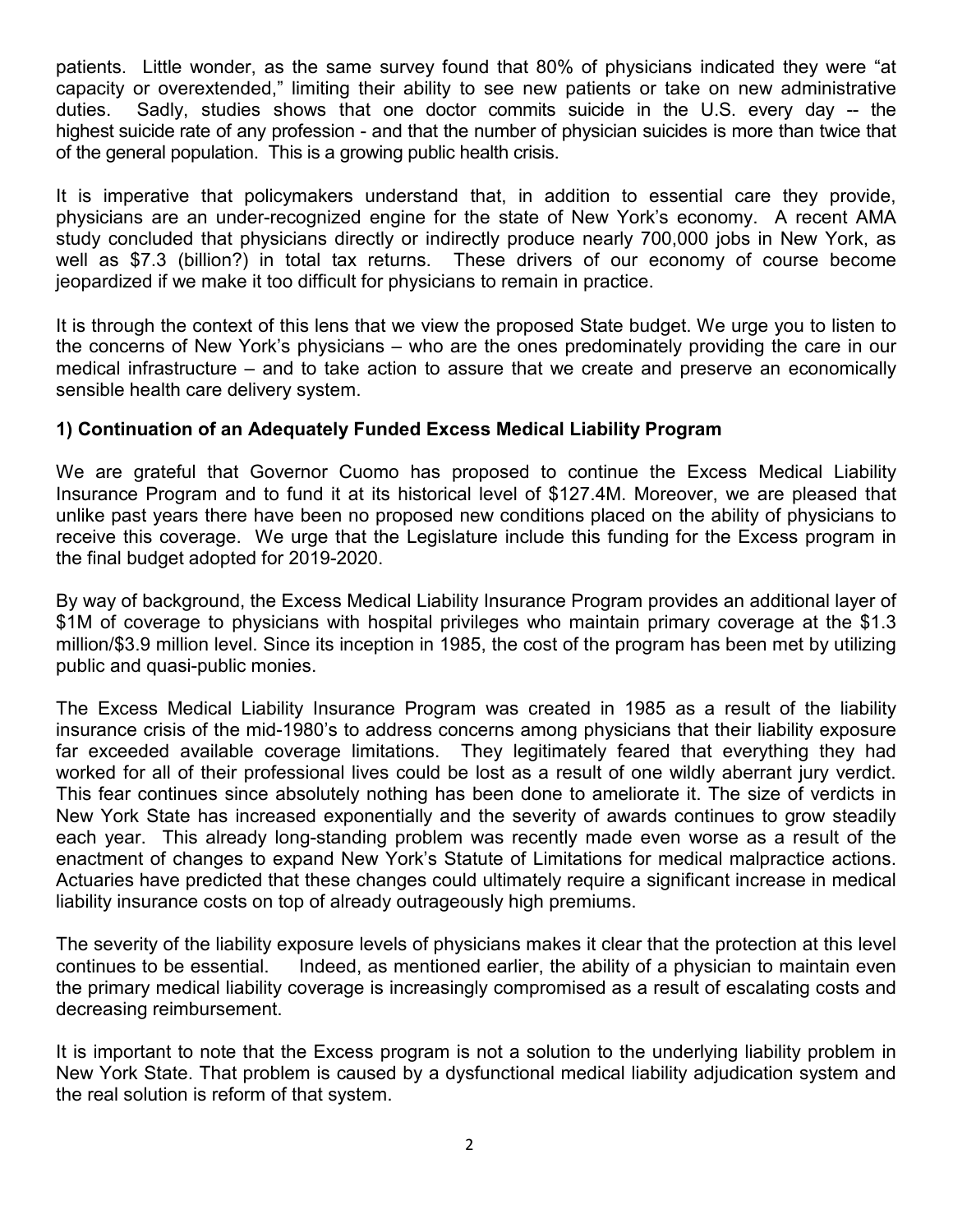Physicians in many other states have seen their premiums reduced in the last several years, while the liability premiums for New York physicians continue to rise. Physicians in New York face far greater liability insurance costs and exposure than their colleagues in other states. By way of example, a neurosurgeon practicing on Long Island pays an astounding \$338,252 premium for just one year of insurance coverage and an OB/GYN practicing in the Bronx or Staten Island has a premium of \$186,630. By comparison, an OB-GYN practicing in Los Angeles, CA pays less than \$50,000, about 25% of New York's staggering premiums.



This is not surprising, given that a recent report by

Diederich Healthcare showed that once again New York State had far and away the highest number of cumulative medical liability payouts. Claimants in New York were awarded nearly two times more than the state with the next highest amounts, Pennsylvania, and payments in New York far exceeded states such as California and Florida.

To be clear, this is not just a product of New York's population size. New York again had the dubious distinction of having the highest per capita medical liability payouts in the country, about 500% greater than the State of California, which has enacted meaningful liability reforms.

The problems of the medical liability adjudication system do not just impact physicians – they impact the cost of all health care. Several studies have shown that billions of dollars are unnecessarily spent each year due to the practice of defensive medicine, such as unnecessary MRIs, CT scans and specialty referrals. These defensive medicine costs are likely to go up further with the enactment of this new law, as many physicians will believe they have no choice but to recommend patients for additional diagnostic tests or refer to specialists, beyond what they believe is clinically indicated, to better assure the record is "complete" in case they are to be sued many years later. While estimates vary about the cost impact to the health care system, an MIT study reported in a July 2018 *New York Times* article found the possibility of a lawsuit increased the intensity of health care that patients received in the hospital by about 5%.

New York must follow the lead of the many, many other states that have passed legislation to bring down the gargantuan cost of medical liability insurance. We stand ready to discuss any number of proposals that will meaningfully reduce medical liability premium costs for our physicians. Until that discussion occurs, however, we must take all steps necessary to protect and continue the Excess program to ensure that physicians can remain in practice in New York State.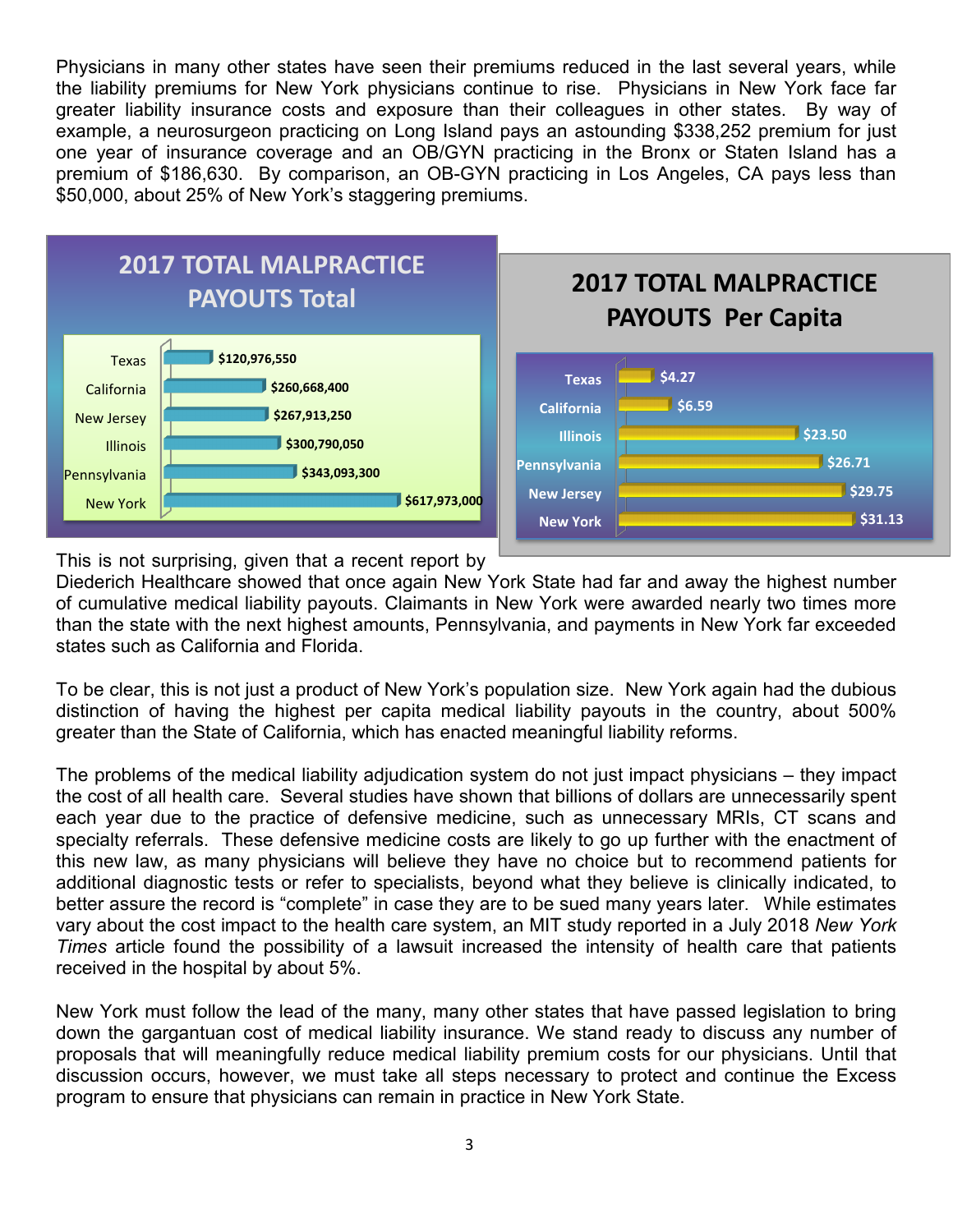## **2) Support Language in Support of PBM Regulation**

We support the proposal in the Governor's Budget to require Pharmacuetical Benefit Managers (PBMs) operating in New York State to be licensed by 2021 and to disclose any financial incentive for promoting a specific drug or other financial arrangements affecting health insurers. It also would give DFS the power to suspend or refuse to renew a PBM license if it determines that the PBM had violated insurance law or provided misleading information in its application or reports, or other reasons.

Physicians and other independent care providers are very concerned with the near-approval of the massive mergers in the healthcare marketplace, first with the proposed acquisitions of Aetna by CVS/Caremark, and of Express Scripts by Cigna. We appreciate the comments that several legislators made throughout 2018 in opposition to this merger in both legislative hearings and in communications to the US Department of Justice, including those by Assemblymembers Cahill and Gottfried, and Senator Skoufis. Physicians are very concerned that these combined entities will greatly empower their subsidiary PBMs to impose even more burdensome prior authorization hassles for physicians and their staff that already unduly interfere with patient care delivery. Already, New York physicians spend an inordinate amount of time on receiving prior authorizations. As noted previously, several studies have highlighted the significant increases in prior authorization burden in recent years.

Adding to our concerns is the fact that PBMs are not regulated by the state of New York despite the enormous involvement these entities have in the development of prescription drug plans including determining which drugs will be "preferred", and which drugs will be placed on higher cost-sharing tiers. These decisions are often based upon the financial deals made with drug manufacturers and wholesalers and do not always lead to cost savings. This was further highlighted by Caremark's tactics with the Ohio Medicaid Managed Care program, which caused the State to cancel all of its contracts with PBMs.

Again, we are concerned that the CVS acquisition of Aetna will result in a massive accumulation of power in the drug dispensing, drug coverage management, health insurance and medical care delivery areas. We urge you to stand up against this accumulation of power in our health care system that jeopardizes the ability of patients to continue to receive necessary care from their physicians. Certainly oversight and transparency are important first steps in helping to assure that PBMs make formulary decisions on behalf of health plans that will not inappropriately interfere with patient care delivery. Therefore, we urge you to support PBM licensure as you finalize the Budget for Fiscal Year 2019-2020.

### **3) Cuts to Medicaid Payments**

There have been numerous instances over the last several years where the State has tried to balance the Budget by unfairly cutting Medicaid payments to physicians seeking to deliver quality care to their patients. In past years, physicians have had to absorb significant cuts for care provided to their senior and disabled patients covered by both Medicare and Medicaid, making it much harder for these physicians to deliver community-based care.

This year's Budget contains a very troubling cut to physicians who treat patients which are insured by both Medicare and Medicaid, otherwise known as the "dual eligible". For many years, New York State paid most or at least some of the cost-sharing payments for Medicare enrolled patients who are also eligible for Medicaid. However, these payments were completely eliminated in the 2015-16 State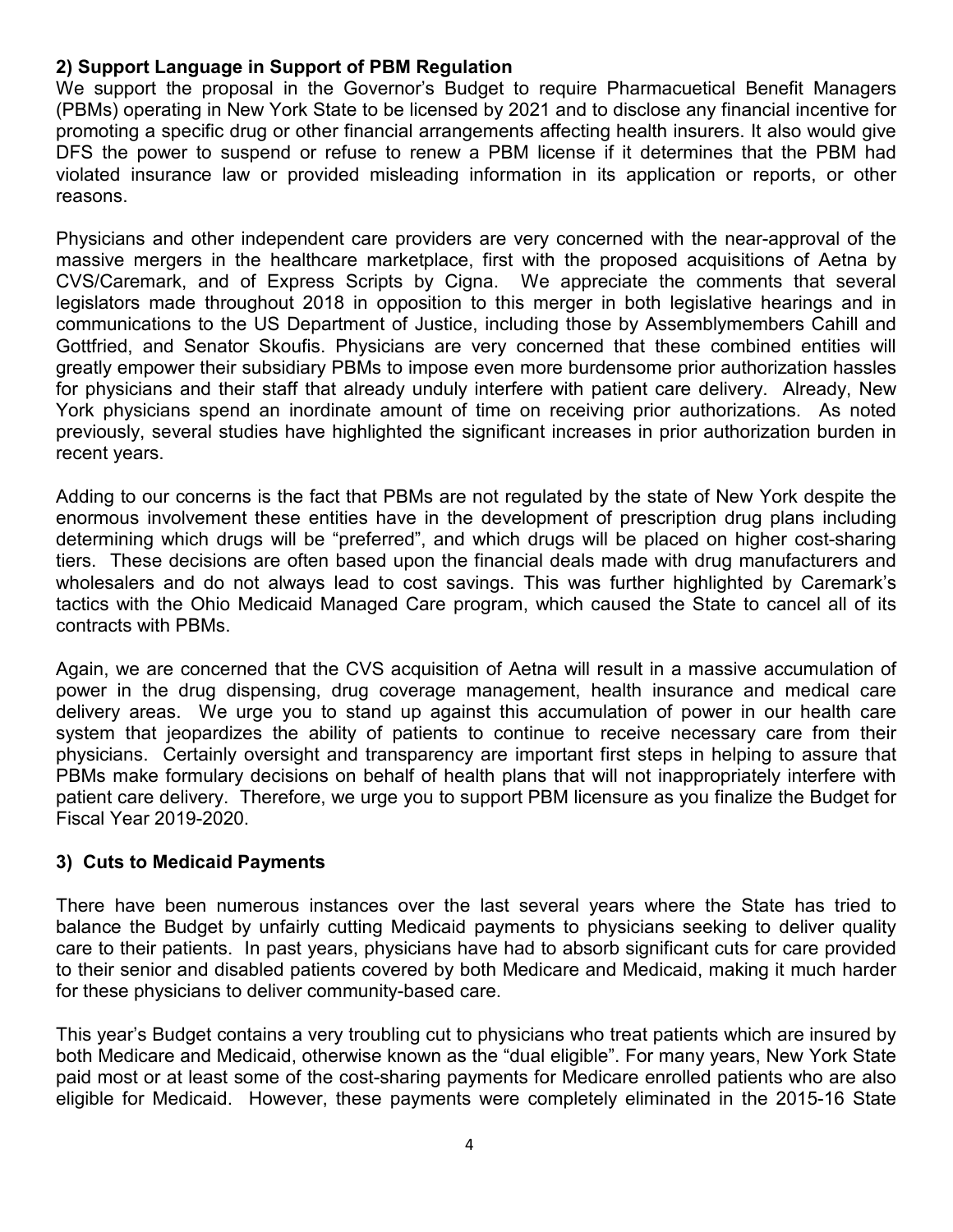Budget. These cuts have had a disproportionately negative impact on health care practices that treat the poorest and sickest of patients.

Reimbursement for care of the most vulnerable populations in New York is already among the lowest in the nation. According to the Kaiser Family Foundation, in 2016 New York ranked  $46<sup>th</sup>$  in the nation for reimbursement across all services and  $47<sup>th</sup>$  for primary care. This has been made worse by previous cuts to payments for care to dual eligible patients. Time and time again, New York is rated as one of the worst states in the nation to practice medicine due to a variety of concerns. Chief amongst them are liability issues and low reimbursement.

Specifically, the 2019-2020 Executive Budget contains a proposal to cut payments to cover these patients' Medicare Part B deductibles, which is currently \$185 for 2019. The Budget proposal would require the state to pay pursuant to Medicaid rates rather than Medicare. For example, Medicare's 2019 fee for code 99213 – a patient office vest code submitted across various specialties - in upstate NY is \$72.41; Medicaid's current allowance for the same code is \$37.41.

Practically speaking, since NY doctors are reimbursed by Medicaid at just 56% of Medicare levels (see below Kaiser Family Foundation Chart), essentially physician payment will be cut by over \$80 per dual eligible patient. Given that there are hundreds of thousands of patients in New York who are "dually eligible", for practices that see a large number of dual patients, this will have a profound impact. For example, if a physician's case mix includes 500 such dual eligible patients, which could certainly be the case for all types of specialty physicians including internists, ophthalmologists, cardiologists, that amounts to a decrease of over \$40,000 per year – funds that could go toward upgrading electronic health records, hiring additional staff to allow for more time with patients, upgrading facilities or other medical equipment.

| Medicaid-to-Medicare Fee Index   The Henry J. Kaiser Family Foundation - Google Chrome                                                                                  |                       |                     |                                       |                                                                                      |                                  |                             | $  -$  |
|-------------------------------------------------------------------------------------------------------------------------------------------------------------------------|-----------------------|---------------------|---------------------------------------|--------------------------------------------------------------------------------------|----------------------------------|-----------------------------|--------|
| A https://www.kff.org/medicaid/state-indicator/medicaid-to-medicare-fee-index/?currentTimeframe=0&sortModel=%7B"colId":"Location","sort":"asc"%7D<br>$\rightarrow$<br>C |                       |                     |                                       |                                                                                      |                                  |                             | ☆<br>▥ |
| КББ<br>$\equiv$<br>Medicaid-to-Medicare Fee Index                                                                                                                       |                       |                     |                                       | $\left( \mathbf{v}\right)$                                                           | $\blacksquare$<br>Search KFF.org | Q                           |        |
| <b>REFINE RESULTS</b>                                                                                                                                                   | <b>EE TABLE</b>   WAP |                     |                                       |                                                                                      |                                  | $Tools:$ $\mathbf{i}$<br>太父 |        |
| <b>DISTRIBUTIONS</b><br>Πi                                                                                                                                              |                       |                     |                                       |                                                                                      |                                  |                             |        |
| Clear All Selections<br>All Services<br><b>Primary Care</b>                                                                                                             | <b>Location</b>       | <b>All Services</b> | <b>Primary Care <math>\div</math></b> | <b>Primary Care</b><br>for Physicians<br><b>Eligible for</b><br><b>Increased Fee</b> | Obstetric Care $\div$            | <b>Other Services</b>       |        |
| Primary Care for Physicians Eligible for                                                                                                                                | Massachusetts         | 0.79                | 0.70                                  |                                                                                      | 0.96                             | $0 -$                       |        |
| <b>Increased Fee</b>                                                                                                                                                    | Michigan              | 0.65                | 0.57                                  | 0.71                                                                                 | 0.91                             | $\circ$                     |        |
| <b>Obstetric Care</b>                                                                                                                                                   | Minnesota             | 0.75                | 0.78                                  |                                                                                      | 0.67                             | $\mathbf{0}$                |        |
| Other Services                                                                                                                                                          | Mississippi           | 0.89                | 0.90                                  | 1.00                                                                                 | 0.89                             | $\mathbf{0}$                |        |
|                                                                                                                                                                         | Missouri              | 0.60                | 0.55                                  |                                                                                      | 0.57                             | $\mathbf{0}$                |        |
| <b>LOCATIONS</b><br>i                                                                                                                                                   | Montana               | 1.09                | 1.06                                  |                                                                                      | 1.17                             |                             |        |
| <b>United States</b>                                                                                                                                                    | Nebraska              | 0.92                | 0.71                                  | 1.01                                                                                 | 1.05                             |                             |        |
| $\blacksquare$ States<br>Clear All Selections                                                                                                                           | Nevada                | 0.95                | 0.95                                  | 0.95                                                                                 | 0.97                             | $\overline{0}$              |        |
|                                                                                                                                                                         | New Hampshire         | 0.58                | 0.56                                  |                                                                                      | 0.59                             | $\Omega$                    |        |
| □ Select All                                                                                                                                                            | New Jersey            | 0.42                | 0.42                                  | 0.53                                                                                 | 0.35                             | $\Omega$                    |        |
| Alabama                                                                                                                                                                 | <b>New Mexico</b>     | 0.89                | 0.78                                  | 1.00                                                                                 | 0.98                             |                             |        |
| □ Alaska                                                                                                                                                                | <b>New York</b>       | 0.56                | 0.44                                  |                                                                                      | 0.73                             | $\mathbf{0}$                |        |
| □ Arizona                                                                                                                                                               | North Carolina        | 0.78                | 0.79                                  |                                                                                      | 0.67                             | $\circ$                     |        |
| Arkansas                                                                                                                                                                | North Dakota          | 0.98                | 1.00                                  |                                                                                      | 0.99                             | $\circ$                     |        |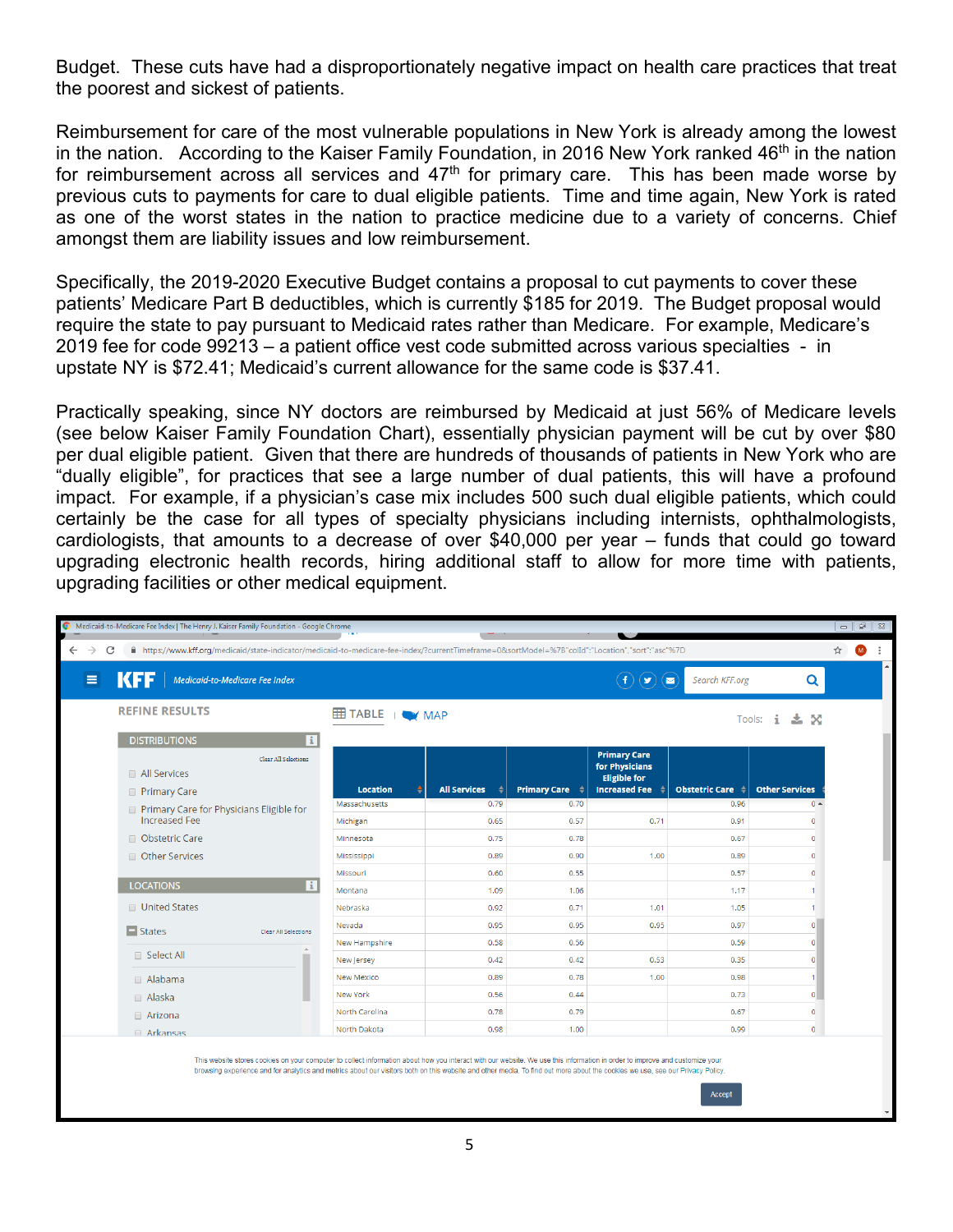Inexplicably, in a time where increasing access and availability of care is the highest priority – especially for the sickest and poorest patients in order to reduce avoidable hospital expenses – New York has decided to further reduce coverage for care provide to dually eligible patients in more inexpensive care settings.

These huge cuts could force physicians to stop seeing these patients altogether, which in turn could force these patients to receive care in more expensive care settings, thereby completely undermining the supposed cost-savings goal of this cut. As these clinics and physician practices close, patients will have to go to hospitals to receive care that they could be receiving in the community setting.

For example, community cancer clinics potentially will lose tens of thousands of dollars as a result of these cuts, exacerbating other economic trends that are forcing many of these practices to close or be acquired by hospitals. As these clinics and physician practices close, patients will have to go to hospitals to receive care that they could be receiving in the community setting.

Please preserve necessary access to care for patients in your community. I urge you to work to reject these harmful cuts as the Legislature works to finalize the 2019-2020 State Budget.

## **4) Commission on Achieving Universal Health Coverage in New York**

The Executive Budget creates a "Universal Access Commission" that will advise the Commissioner of Health and Superintendent of Financial Services on options for achieving universal access to health care in New York State. The Commission members will be appointed by the Commissioner of Health and Superintendent of Financial Services and must "consult" with the legislature and stakeholder groups to discuss achieving universal access to care. A report to the Governor on their findings by December 1, 2019 is required.

MSSNY has long been supportive of efforts to achieve universal health care insurance coverage for our patients through a variety of coverage options. New York has been a model for the nation in creating programs to provide coverage to the previously uninsured as well as establishing programs, such as the Essential Plan, that facilitate comprehensive insurance coverage for those who make too much to qualify for Medicaid. We are supportive of expanding existing programs that would seek to reduce the enormous cost sharing responsibilities some patients now find with some coverage options. While New York physician perspectives vary on the creation of a single payor system, MSSNY has long held policy that opposes such an approach. Certainly the proposed dual eligible payment cut is an example of the concern of many that Budget constraints could force provider cuts and impose other care restrictions. We would urge that, if such a Commission were to be created, it must include meaningful physician representation.

## **5) Oppose Changes to Workers Compensation Laws**

We have strong concerns with a proposal in the General Government Executive Budget bill that would enable several new categories of non-physicians to treat and be directly reimbursed for care to often seriously injured workers, without clarity as to how many of these non-physicians will coordinate with other practitioners when these patients are in need of specialized care. More specifically, we are concerned that delaying the involvement of a specialized physician because the injured worker patient was initially treated by a nurse practitioner could prove to be harmful to the patient's long term recovery prospects, particularly if suggested treatment options have been overruled by the insurance company before the specialized physician becomes involved in the care. We note that this legislation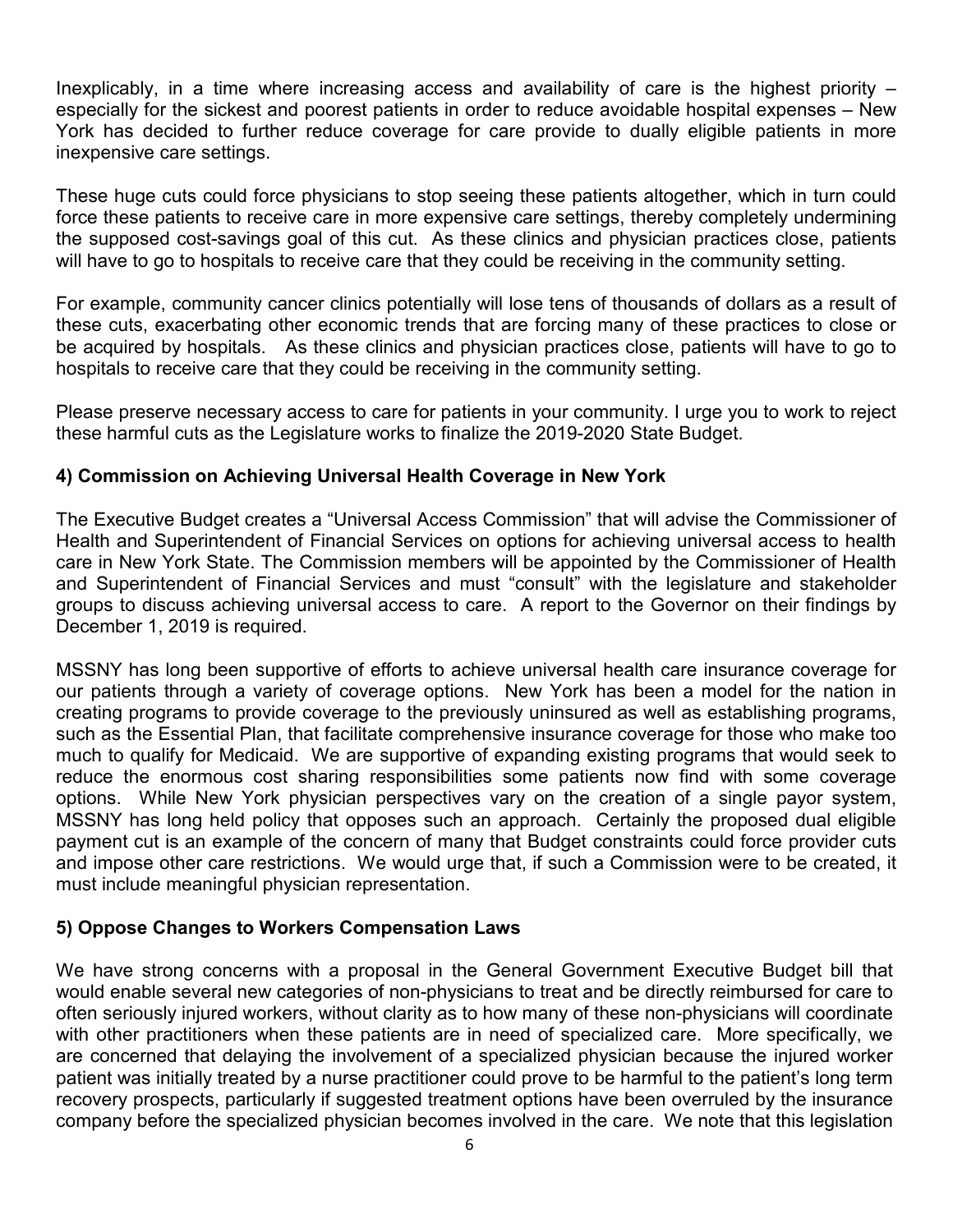would permit a nurse practitioner to make a determination as to the degree of disability as well as a causal analysis between the injury and work. The failure to involve a specialized physician could also adversely affect upon the ability of these injured workers to obtain federal disability benefits.

Moreover, we remain concerned with aspects of this proposal could have the effect of minimizing the role of county medical societies in recommending physicians to serve as treating providers or independent medical examiners under Workers Compensation, an important community function currently performed by county medical societies. We note that the current version is improved from earlier visions that sought to eliminate their involvement, but we still have concerns that the language could reduce their role. Importantly, county medical societies help to ensure the inclusion of all necessary information before a physician's application is presented to the Board so the Board can perform its own review of the physician's qualifications. County medical societies report many instances where incomplete applications are presented. The county medical society staff and physician reviewers work with the physician to assure that their residency, licensure and credentialing information is attached. Should the state minimize the role of county medical societies, the Board will need to assign staff to timely review and contend with processing "bottlenecks" caused by these often incomplete applications. Additionally, the county medical society staff is often in the best position to know when the physician applicant has provided inaccurate information in their application such as when their hospital privilege status may be under review but the disposition is not yet final. The county medical societies' processes help to assure timely, efficient and complete approval and submission of physician applications to the workers compensation board.

If we really want to address provider access in Workers Compensation, it is imperative that steps be taken to reduce the hassles associated with providing care to injured workers, including ensuring the fair payment of claims. Last year was the first time the physician fee schedule was increased in over 20 years – and it was a 5% increase at that, far insufficient to address the years of neglect. Moreover, some of the benefit of this fee schedule change is negated by the fact that there are many situations where carriers inappropriately pay claims well below the stated fee schedule. It has been documented that workers compensation claims require far more administrative time to manage and process than claims through commercial health insurance coverage. We appreciate that, on a parallel track, the Workers Compensation Board is seeking to address many of the barriers that deter physicians from participating in Workers Compensation. These efforts include simplifying claim submission as well as providing some long overdue increase to the medical fee schedule. However, at the same time, it is imperative that we also address the recurring circumstance where carriers are paying significantly less than the Workers Compensation fee schedule based upon inappropriately asserting a contractual discount where no contract has been signed between that physician and that carrier. Our concern is that any payment update will be swallowed by their abusive carrier tactics. It is important to know how exactly these concerns will be addressed before taking action on legislation that will further minimize the role of physicians and medical societies in Workers Compensation.

#### **6) Oppose Increasing Prior Authorization Burdens Through rollback of "prescriber prevails" protections**

We again raise strong concerns with a proposal contained within the Executive Budget that would eliminate the "prescriber prevails" protection given to prescribers to better ensure that their patients covered by Medicaid can obtain the prescription medications without adding on to the extraordinary "hassle factor" most physicians already face in their interactions with insurance companies and government payors. Physicians are already drowning in paperwork and other administrative burdens in seeking to ensure their patients can get the care they need. As noted above, another study from the *Annals of Internal Medicine* reported that, for every hour a physician spends delivering care, two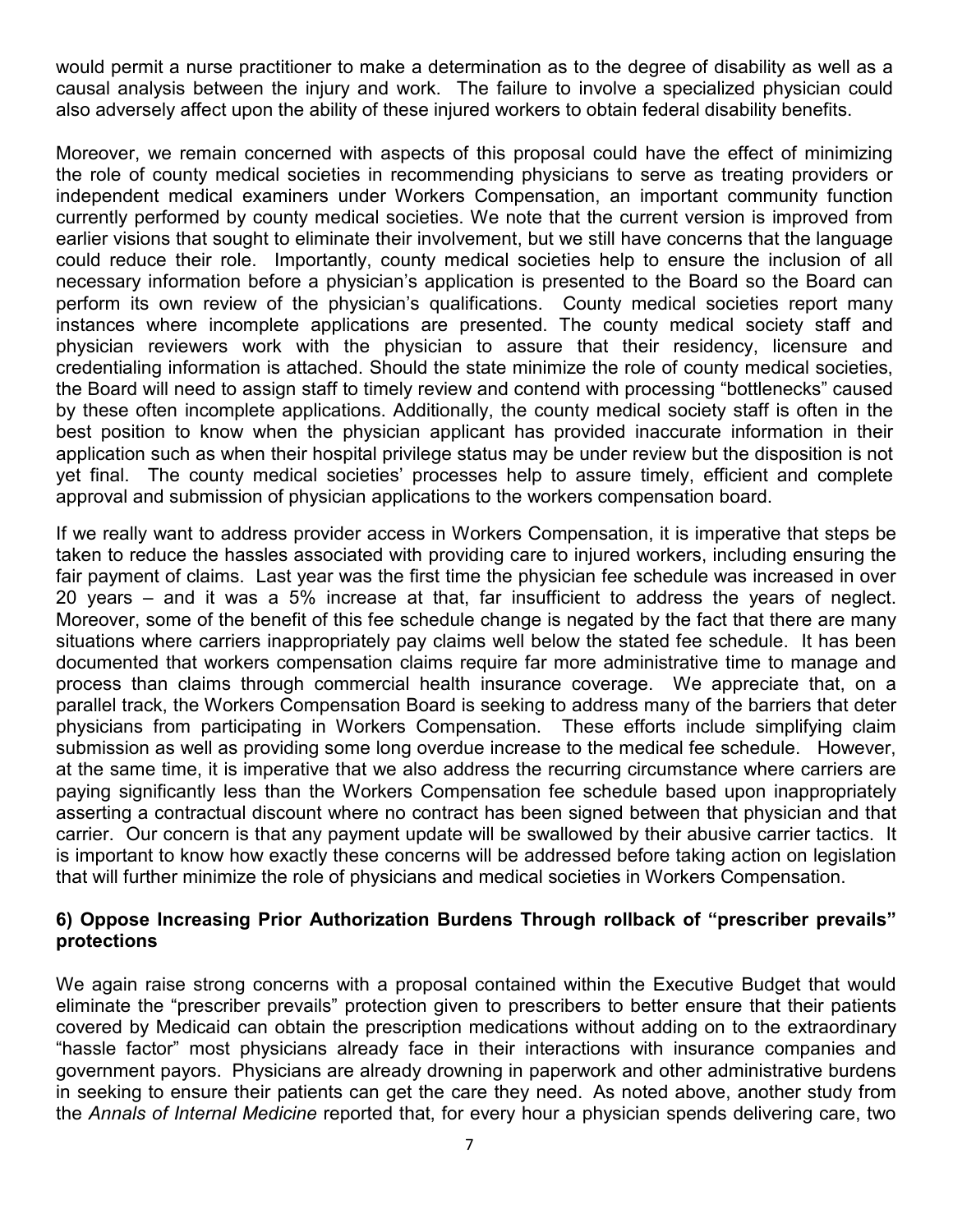is spent on paperwork. Moreover, a recent AMA study found that 84% of responding physicians said the burdens associated with prior authorization were high or extremely high, and 86% believe burdens associated with prior authorization have increased during the past five years. The survey findings also showed that every week a medical practice completes an average of 29.1 prior authorization requirements per physician, which takes an average of 14.6 hours to process - the equivalent of nearly two business days.

Please do not add to this burden by forcing physicians to go through yet another time-consuming hassle. At the same time, we have heard from numerous physicians who have described the hassles Medicaid managed care plans impose on physicians' attempts to ensure their patient receive needed medications, even within the drug classes where the Legislature has required "prescriber prevails" protections. Therefore, we urge you to take all possible steps to ensure Medicaid managed care plans follow the law and to address these unnecessary hassles.

### **7) Support Raising the Tobacco/E-cigarette purchase Age to 21**

The Medical Society of the State of New York supports the Governor's proposal to raise the purchase age of tobacco and e-cigarettes from 18 to 21, as well as the proposal to prohibit the sale in pharmacies and to prevent the sale of e-cigarette flavorings.

The best way to reduce the number of people who are addicted to tobacco is to prevent them from starting to smoke. Addiction to tobacco products occurs relatively quickly once someone begins to smoke. Once someone becomes addicted to tobacco it is very difficult to quit. With 90% of all smokers beginning before age 20, data suggests that the earlier a person begins to smoke, the more severe the addiction is likely to be. Each day, 6,000 children under 18 years of age smoke their first cigarette. Children most often try their first cigarette with a friend or peer who already smokes.

In December 18, 2018, the [US Surgeon General officially declared e-cigarette use among youth an](https://www.medscape.com/viewarticle/906733)  ["epidemic."](https://www.medscape.com/viewarticle/906733) Even as national data shows a decrease in smoking rates overall, the rate of vaping in teens has skyrocketed. According to a recent Medscape article, from a sample of 40,000 12<sup>th</sup> grade teens nationwide, 21% reported vaping nicotine during the past 30 days. That is double the rate reporting use in 2017. Similar increases were seen in kids as young as sixth grade.

Of the 50,000 plus youth who become regular smokers, half of them will eventually die from smokingrelated diseases, including cancer, heart disease, emphysema, asthma and hypertension, among others. Health care costs and lost productivity for the under aged smokers of today will cost the state over \$11 billion. Moreover, the earlier people begin to smoke, the higher their risk for developing lung cancer and other major health problems. Preventing tobacco use among young people is a critical step in reducing growing health care costs and ensuring the health of future generations.

MSSNY has longstanding policy to increase the purchase age for tobacco products to 21, as a means of preventing all youth from starting to smoke. *MSSNY Policy 300.951--Proposals Against the Promotion of Tobacco to Children in New York State* calls upon the Medical Society of the State of New York to support legislation to: a) limit the promotion of tobacco and cigar products, smokeless tobacco products, electronic cigarettes or other unregulated nicotine delivery devices in the state; (b) prohibit the sale of tobacco and cigar products, smokeless tobacco products, electronic cigarettes or other unregulated nicotine delivery devices to anyone under 21 years of age; (c) increase the penalties for the sale of any of these products to persons under 21 years of age.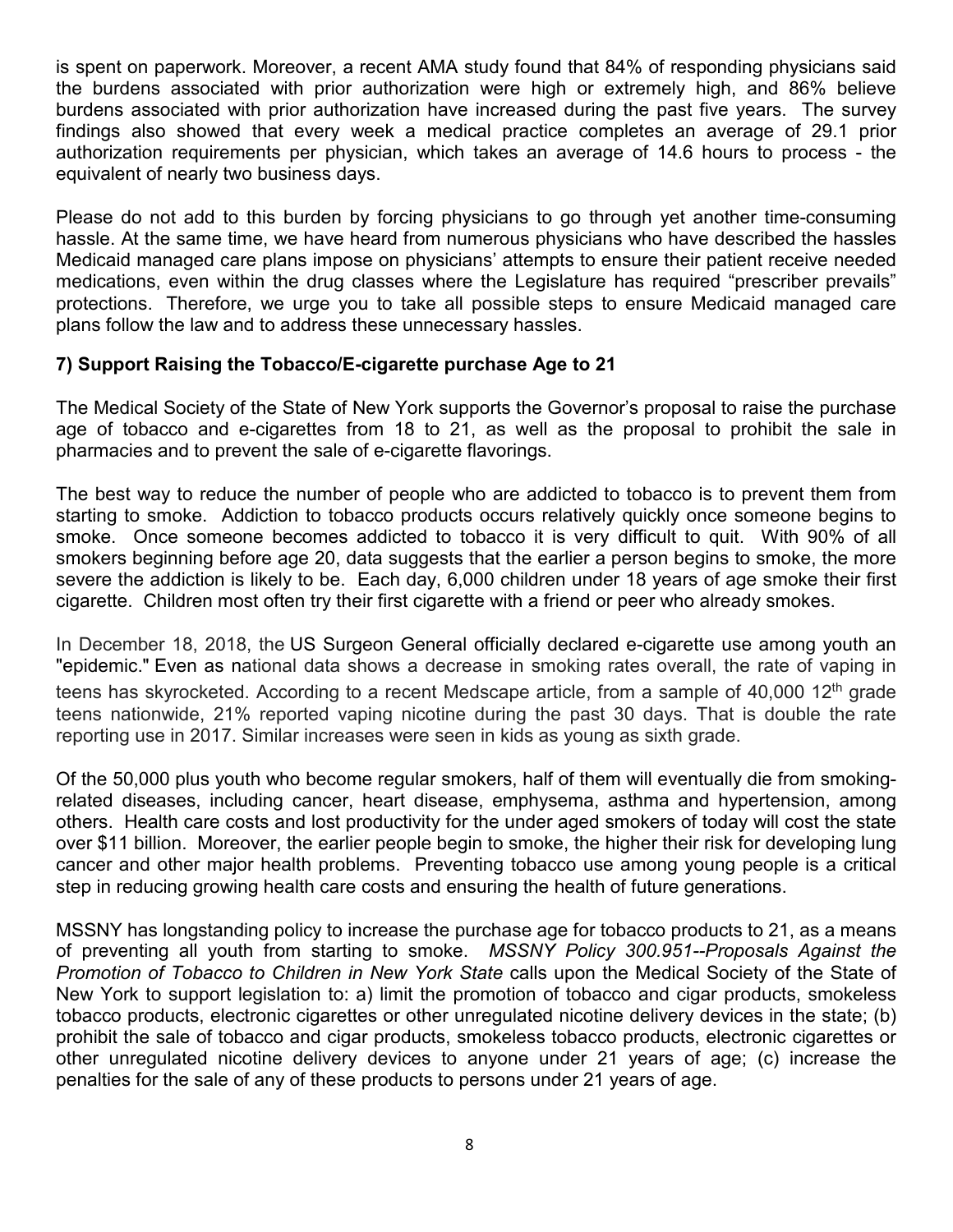A March 2015 report by the Institute of Medicine concluded that raising the purchase price to 21 will have a substantial positive impact on public health and will significantly reduce the number of adolescents and young adults who start smoking, reduce smoking-caused deaths, and immediately improve the health of adolescents, young adults and young mothers who should be deterred from smoking.

We urge that this provision remain in the State Budget.

# **8) Oppose Legalization of Recreational Marijuana**

Like many other organizations, MSSNY is urging the State Legislature and the Governor to take a "go slow" approach regarding proposals that would legalize the recreational use of marijuana in New York State. In addition to MSSNY, we know strong concerns have been raised by the Association of County Health Commissioners, the New York State PTA, and Smart Approaches to Marijuana (SAM), plus various law enforcement associations.

To be clear, MSSNY has been supportive of efforts to remove the threat of criminal sanction for marijuana use. We recognize the concerns regarding the disproportionate impact of these laws on disadvantaged communities across New York State, and agree that these concerns must be addressed. We also recognize that marijuana has medicinal benefit in some cases, for certain serious conditions that have been qualified under New York State law.

However, we are gravely concerned with the mixed message to youth that using recreational marijuana is acceptable, even with proposals that limit purchase to those 21 and over, and even with strong advertising restrictions. One need only look to the teenage "vaping" epidemic that has taken hold in New York State and across the country because of perceptions among many teenagers that a particular substance may not be harmful.

Therefore, we urge Gov. Andrew Cuomo and the New York State Legislature to approach the issue of marijuana legalization with serious forethought, and to heed the recommendations from leading medical organizations. We ask that you perform a thorough analysis of scrutinized data from other states that have legalized recreational marijuana use. Specifically, we recommend that proposals to legalize recreational marijuana use be removed from the State Budget, and instead include measures to decriminalize marijuana possession combined with funding to facilitate comprehensive research on the benefits and harms of recreational marijuana use before widespread use is permitted.

For example, we note that, in 2017, the American Medical Association (AMA) approved a policy position based upon recommendations from its Council on Science and Public Health that concluded that cannabis is a dangerous drug and a serious public health concern, and that the sale of cannabis for recreational use should not be legalized.

Its position was based upon the [analysis of multiple studies t](https://assets.ama-assn.org/sub/meeting/documents/i16-resolution-907.pdf)hat found that, even as cannabis had some therapeutic benefits, there was substantial evidence of a statistical linkage between cannabis smoking and health issues. The AMA-issued paper looked at data from jurisdictions that legalized cannabis that demonstrated adverse impacts, such as unintentional pediatric exposures resulting in increased calls to poison control centers and emergency department visits. That data also showed that there was an increase in traffic deaths due to cannabis-related impaired driving.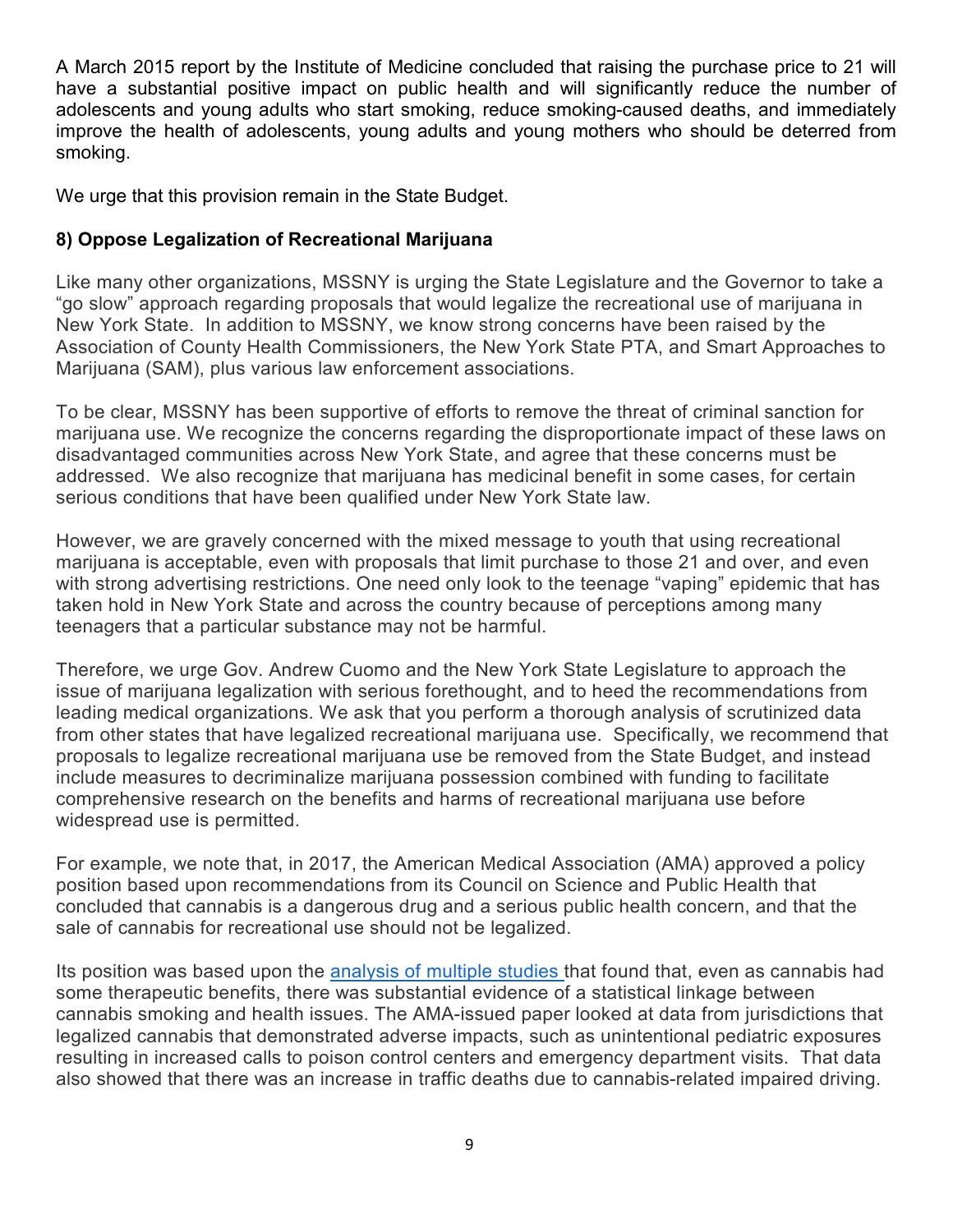It is noteworthy that another leading medical organization, the American Society of Addiction Medicine (ASAM), supports the "decriminalization" of marijuana by reducing penalties for marijuana possession to civil offenses, yet they do not support the legalization of marijuana. ASAM recommends that states that have not acted to legalize marijuana should not proceed until more definitive data from the states that have legalized marijuana can be studied.

We understand that there have been conflicting reports about the impact of legalization. However, we take very seriously reports such as those from Colorado that reported increases in drugged driving arrests and fatalities arising from drivers who tested positive for marijuana.

Of particular concern is the impact on teenagers and young adults, as the adolescent or teen brain continues to mature and develop until around age 25, especially in areas of the brain that develop last, including those involved in planning, decision-making and learning. According to the National Institute on Drug Abuse, "Studies have shown that when marijuana is consumed, THC and other compounds enter the bloodstream, reach the brain and attach to naturally occurring receptors called cannabinoid receptors. This causes problems in learning and memory, coordination, reaction time and judgment. It also can cause hallucinations, paranoia and a range of emotional problems. Marijuana use may cause academic difficulties, poor sports performance, impaired driving and troubled relationships." *(National Institute on Drug Abuse; Marijuana Report Series).*

Moreover, the SAMHSA report, "National Survey on Drug Use and Health: Comparison of 2015-2016 and 2016-2017 Population Percentages" showed that marijuana use by youth has increased in those states that have legalized marijuana.

We appreciate that the Governor's Budget proposal seeks to place some meaningful restrictions around the sale of marijuana to prevent diversion to youth. However, we remain concerned, as noted above, that legalization will still result in marijuana being abused by kids and threaten public safety through an increase in drugged driving. For these reasons, we urge that the Legislature not rush to enact legislation to legalize the recreational use of marijuana. Instead of being included in the State Budget, there should be careful analysis of its potential impacts – both positive and negative – with a particular emphasis on availability to children and impact on driver safety.

## **9) Support Creation of a Maternal Mortality Review Board**

The Executive Budget contains a provision supported by MSSNY to establish a Maternal Mortality Review Board to assess the causes maternal mortality and to develop strategies for reducing the risk of expectant mothers.

As has been widely reported, New York currently ranks 30th out of 50 states in its maternal death rate compounded by significant racial and ethnic disparities for women. Black women are nearly four times more likely to die during pregnancy and childbirth compared to white women. Severe maternal morbidity, serious life-threatening complications of delivery, is more pervasive in women of color. According to the New York State Department of Health, in 2012-13, 67% of maternal deaths were among women who were insured through the Medicaid program. In addition, NYS DOH indicates that life-threatening complications of delivery are also highest among women living in high poverty neighborhoods and women with an underlying chronic conditions such as high blood pressure, diabetes, or heart disease have a threefold likelihood of having severe maternal morbidity as women with no chronic conditions.